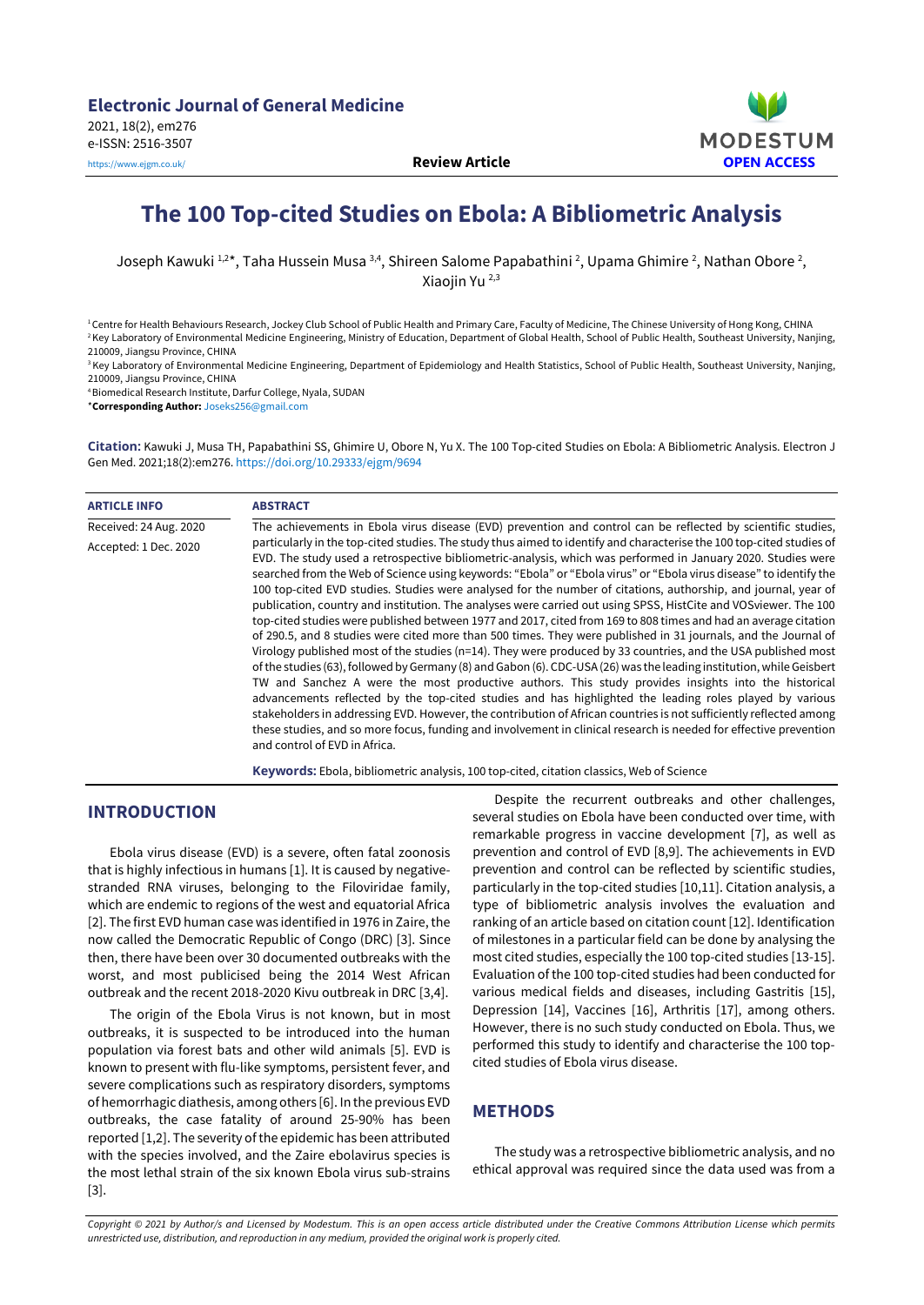

**Figure 1.** Annual trend and citation of EVD publications (1977 to 2017)

public database, and no human or animal subject was directly involved.

#### **Search Method and Strategy**

We performed a search on 13<sup>th</sup> January 2020 using the Web of Science Core Collection database hosted by Clarivate Analytics as the previous studies [14,17]. The Web of Knowledge Core Collection is a multidisciplinary database with searchable author abstracts and fully indexes the major journals, more than 170 subject categories, and thus provides access to current information and retrospective data from 1900 forward. The following keywords were used for searching the relevant studies: "Ebola" or "Ebola virus" or "Ebola virus disease" in the titles or abstracts ofthe papers. However, based on a pilot search, the authors found that some top-cited articles mentioning the word Ebola in the abstract are not related to the Ebola, and these studies were excluded. The search was also refined to only research articles for a precise evaluation of the top-cited EVD studies; other document types were excluded from the analysis. The identified publications were sorted in descending order of citation times and then downloaded as full records in plain text format for further analysis.

#### **Data Extraction**

The following data were extracted, including the author, affiliation, country, journal, language, document type, research field, publication year, and the number of citations. The journal impact factor was obtained from Journal Citation Reports (JCR) ©Ranking: 2019 [18].

#### **Bibliometric and Statistical Analysis**

The bibliometric indicators of Ebola studies such as trends of publication, distribution of countries, journals, authors, and institutions, total citations, average citations per item, and hindex, were evaluated using HistCite Software [19], and "Bibliometrix app."— (using R-studio cloud) [20]. Microsoft Excel and VOSviewer (Van Eck & Waltman, Leiden University, The Netherlands) were used for data mining, mapping and visualisation of the bibliometric networks [21].

Statistical analyses were executed using Statistical Package for the Social Sciences for windows software (version 20.0, IBM SPSS-Chicago, IL: SPSS Inc.). Frequency statistics of the 100 top-cited articles were reported. A nonparametric Spearman correlation (r) was used to identify the association between the number of citations and various study variables. A P-value of <.05 was considered statistically significant.

### **RESULTS**

#### **Citation Classics of the 100 Top-cited Studies**

The 100 top-cited articles are listed in **Appendix 1**. The number of citations ranged from 169 to 808, with a total number of citations equal to 29,026 and average citations of 290.5 per document. Eight studies were cited more than 500 times, and no single-authored paper was noted. The most cited study was published by Aylward B *et al.*, 2014 in the New England Journal of Medicine, with 808 citations.

#### **Production Trend of the Top-cited Studies**

All the 100 top-cited studies were published in the English language. They were published during a span of 40 years from 1977 to 2017; most of the studies were done and published in the late 1990s and 2000s. We found that the highest number of studies was published in 1999 (n=13), 2003 (9) and 2014 (8). The annual total citation followed an almost similar trend, with 2014 receiving the highest citations of over 3600 (**Figure 1**).

#### **Most Productive Journals**

The 100 top-cited articles were published in 31 journals, of which 10 journals published more than 1 study. The most productive journals were United States (US) and United Kingdom (UK) journals, which included the Journal of Virology (n=14, total citation (TC)=3620), followed by Journal of Infectious Diseases (9) and Lancet (9), among others. Overall,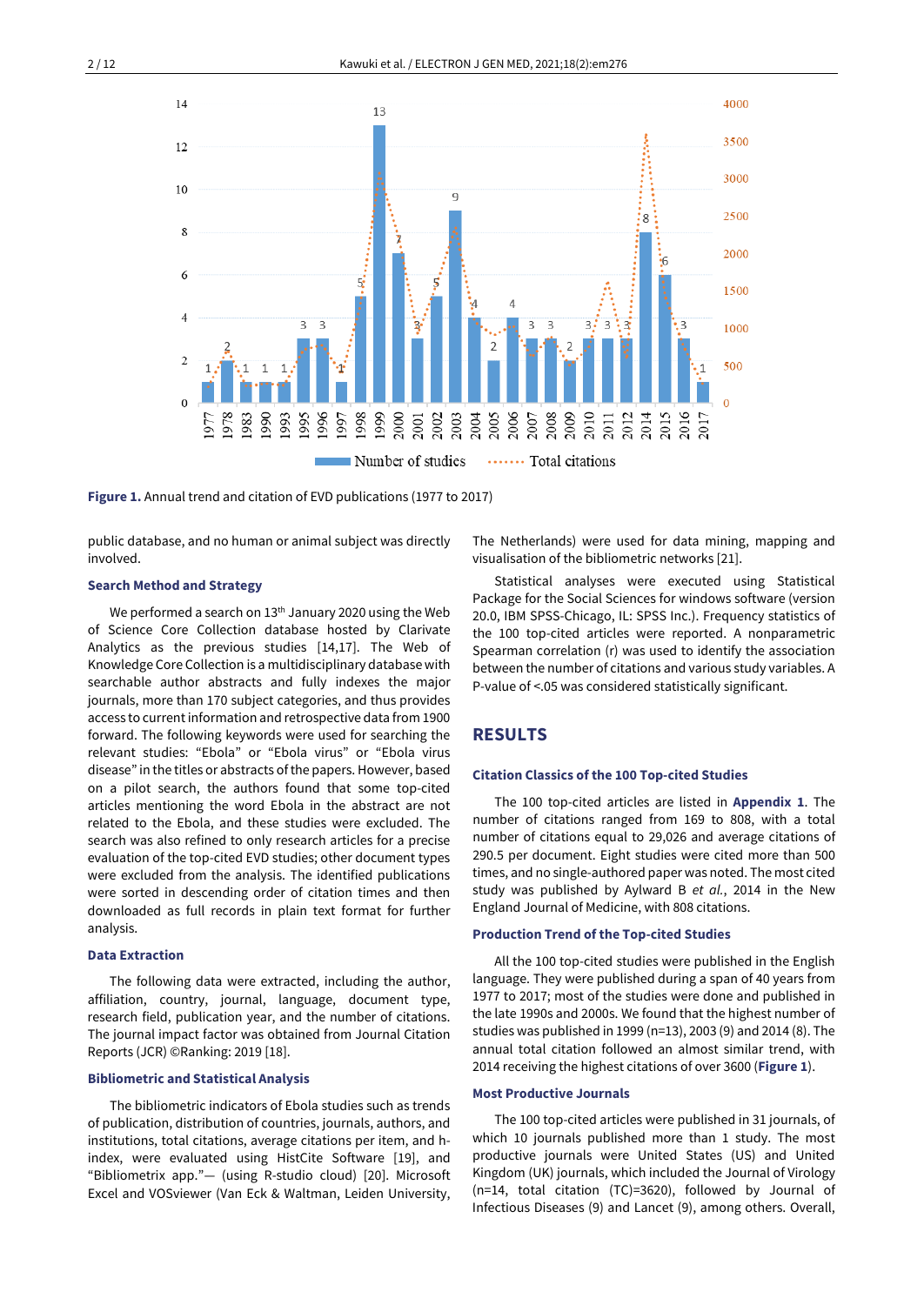#### **Table 1.** Journals that published three or more of the 100 top-cited studies

| Rank | Journal                                                   | <b>Country location</b> | <b>Number of studies</b> | IF (2019) | h-index | <b>Total citations</b> |
|------|-----------------------------------------------------------|-------------------------|--------------------------|-----------|---------|------------------------|
|      | Journal of Virology                                       | <b>United States</b>    | 14                       | 4.16      | 14      | 3620                   |
|      | Journal of Infectious Diseases                            | <b>United States</b>    | 9                        | 4.73      |         | 2001                   |
|      | Lancet                                                    | United Kingdom          | 9                        | 43.38     |         | 2857                   |
|      | New England Journal of Medicine                           | <b>United States</b>    | 9                        | 37.91     | q       | 3094                   |
| э    | Proceedings of the National Academy of<br>Sciences of USA | <b>Unites States</b>    | 9                        | 9.35      | 9       | 2605                   |
|      | Science                                                   | <b>United States</b>    |                          | 41.84     |         | 2602                   |
|      | Nature                                                    | United Kingdom          |                          | 24.36     |         | 3117                   |
| 8    | Nature Medicine                                           | <b>United States</b>    |                          | 22.66     |         | 1756                   |
| 9    | PLoS Pathogens                                            | <b>United States</b>    | 4                        | 6.18      | 4       | 965                    |
| 10   | Bulletin of the World Health Organization                 | Switzerland             |                          | 5.94      |         | 935                    |

**Table 2.** Countries that lead one or more of the 100 top-cited studies of EVD

| Rank | Country        | <b>Number of studies</b> | <b>Single-country Studies</b> | <b>Multiple Country Studies</b> | <b>Total citations</b> |
|------|----------------|--------------------------|-------------------------------|---------------------------------|------------------------|
|      | <b>USA</b>     | 63                       | 32                            | 31                              | 17405                  |
|      | Germany        | 8                        |                               | 4                               | 2522                   |
|      | Gabon          | 6                        |                               | 6                               | 1663                   |
| 4    | Canada         |                          |                               |                                 | 1006                   |
|      | France         |                          |                               |                                 | 621                    |
| 6    | United Kingdom |                          |                               |                                 | 1409                   |
|      | Netherlands    |                          |                               |                                 | 826                    |
| 8    | Switzerland    |                          |                               |                                 | 671                    |
| 9    | Belgium        |                          |                               |                                 | 242                    |
| 10   | Congo          |                          |                               | 0                               | 443                    |
| 11   | Japan          |                          |                               |                                 | 227                    |
| 12   | Russia         |                          |                               | 0                               | 268                    |
| 13   | Sierra Leone   |                          |                               |                                 | 610                    |
| 14   | South Africa   |                          |                               |                                 | 211                    |
| 15   | Spain          |                          |                               | 0                               | 417                    |

| Table 3. Authors that contributed to at least seven of the 100 top-cited EVD studies |  |  |
|--------------------------------------------------------------------------------------|--|--|
|--------------------------------------------------------------------------------------|--|--|

| Rank | Author                   | <b>Author's Affiliation</b>                                  | Number of<br>studies | 1st | 2nd<br>author author | 3rd or Last<br>author | Total<br>citations |
|------|--------------------------|--------------------------------------------------------------|----------------------|-----|----------------------|-----------------------|--------------------|
|      | <b>Geisbert Thomas W</b> | US Army of Medical Research Institute of Infectious Diseases | 13                   | 5   | 4                    | 4                     | 3923               |
|      | Sanchez Anthony          | Centers for Disease Control and Prevention USA               | 13                   | 3   |                      | 8                     | 3561               |
| 3    | Rollin Pierre E          | Centers for Disease Control and Prevention USA               | 12                   | 0   | 3                    | 9                     | 3310               |
| 4    | Jahrling Peter B         | US Army of Medical Research Institute of Infectious Diseases | 11                   |     | 0                    | 9                     | 2796               |
| -5   | Peters Clarence J        | US Army of Medical Research Institute of Infectious Diseases | 11                   | 0   | $\Omega$             | 11                    | 2622               |
| 6    | Nichol Stuart T          | Centers for Disease Control and Prevention USA               | 10                   | 0   | 0                    | 10                    | 2558               |
|      | Gunther Stephan          | Bernhard Nocht Institute of Tropical Medicine Germany        | 8                    | 0   | $\Omega$             | 8                     | 2731               |
| -8   | Hensley Lisa E           | US Army of Medical Research Institute of Infectious Diseases | 8                    | 0   | 3                    | 5                     | 2130               |
| 9    | Ksiazek Thomas G         | Centers for Disease Control and Prevention USA               | 8                    |     | $\Omega$             |                       | 2026               |
| 10   | Geisbert Joan B          | US Army of Medical Research Institute of Infectious Diseases |                      | 0   | $\Omega$             |                       | 2028               |
| 11   | Klenk Hans-Dieter        | Philipps University of Marburg Germany                       |                      | 0   | $\Omega$             |                       | 2138               |
| 12   | Volchkov Viktor E        | Philipps University of Marburg Germany                       |                      | 3   | $\Omega$             | 4                     | 2022               |

the 10 top journals published over three thirds (77%) of the topcited EVD studies. The impact factors (IF) of the top journals ranged from 4.16 to 43.38, while their *h*-index ranged from 2 to 14 (**Table 1**).

#### **Country Contribution and Most Cited Countries**

The top cited studies were produced by 33 countries, of which 15 countries were corresponding author countries that chaired one or more of the 100 top-cited EVD studies. The USA chaired 63 studies, followed by Germany (8) and Gabon (6). Regarding single-country studies (SCS), still, the USA and Germany topped the list with 32 and 4 studies respectively. Only two SCS came from Africa being produced from DRC and South Africa, as shown in **Table 2**. The most cited countries included USA (TC=17405), Germany (2522), Gabon (1663), United Kingdom (1409), among others.

#### **Most Contributing Authors**

The 100 studies were written by 1028 authors, and 12 authors wrote at least 7 articles. All the 100 studies were done in collaboration amongst different authors, no single-authored study was recorded, and authors per document was 10.3 with a Collaboration index of 10.3. The most productive authors of these studies included Geisbert TW and Sanchez A, both with 13 papers, followed by Rollin PE (12), Jahrling PB (11) and Peters CJ (11), among others. The top productive authors were mainly from the US and Germany institutions such as US Army of Medical Research Institute of Infectious Diseases (USAMRIID), CDC-USA, among others (**Table 3**).

#### **Most Productive Organisations**

The 100 studies were from 271 institutions, and 14 contributed to five or more studies. The leading productive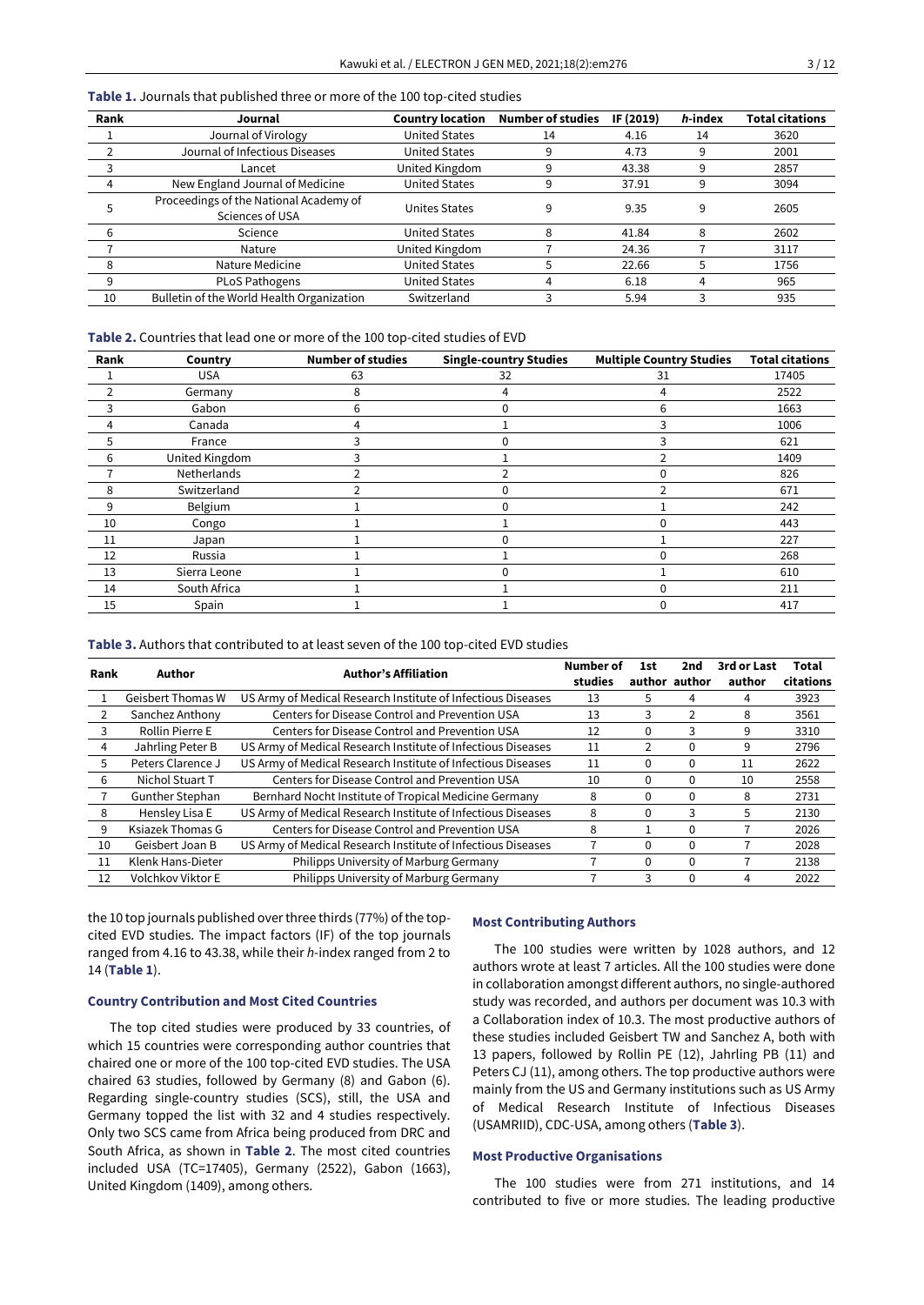| Rank | <b>Institution</b>                                           | <b>Region/Country location</b> | <b>Number of studies</b> |
|------|--------------------------------------------------------------|--------------------------------|--------------------------|
|      | Centers for Disease Control and Prevention USA               | <b>United States</b>           | 26                       |
|      | US Army of Medical Research Institute of Infectious Diseases | <b>United States</b>           | 21                       |
|      | <b>Institute Pasteur</b>                                     | France                         | 10                       |
| 4    | World Health Organisation                                    | Switzerland                    | 10                       |
| 5    | Harvard University                                           | <b>United States</b>           | 9                        |
| 6    | University of Marburg                                        | Germany                        | 9                        |
|      | University of Pennsylvania                                   | <b>United States</b>           | 8                        |
| 8    | Ministries of Health                                         | African countries              |                          |
| 9    | Bernhard Nocht Institute for Tropical Medicine               | Germany                        | 6                        |
| 10   | NIH National Institute of Allergy Infectious Diseases        | <b>United States</b>           |                          |
| 11   | Franceville International Centre for Medical Research        | Gabon                          |                          |
| 12   | Public Health Agency of Canada                               | Canada                         |                          |
| 13   | Public Health of England                                     | United Kingdom                 |                          |
| 14   | University of Manitoba                                       | Canada                         |                          |

**Table 4.** Institutions that produced five or more of the top-cited EVD studies



Number of studies

(b) **Figure 2.** Most crucial Research fields and Funding institutions. (a) Research fields with at least four studies. (b) Institutions that financed three or more EVD studies.

institutions included Centre of Disease Control & Prevention USA (26), US Army of Medical Research Institute of Infectious Diseases (21), Institute Pasteur (10) and World Health Organisation (10), among others. Among African institutions, the International Centre for Medical Research in Franceville Gabon (5) led the list. In addition, Ministries of Health of several EVD endemic African countries also collectively contributed to seven studies, as show in **Table 4**.

#### **Most Crucial Research Fields and Funding Institutions**

The top cited studies belonged to 17 research fields according to the Web of Science categories, and 12 fields had 4 or more studies. The most popular research field was "Multidisciplinary Sciences" with 24 studies, followed by "Virology" and "Medicine General Internal" with 23 and 20 studies respectively (**Figure 2a**).

The studies were funded by 55 organisations, and 9 institutions financed 3 or more studies. Most of these were USA institutions and included the United States Department of Health Human Services (n=30), National Institutes of Health NIH USA (28), National Institute of Allergy Infectious Diseases NIAID (17), amongst others (**Figure 2b**).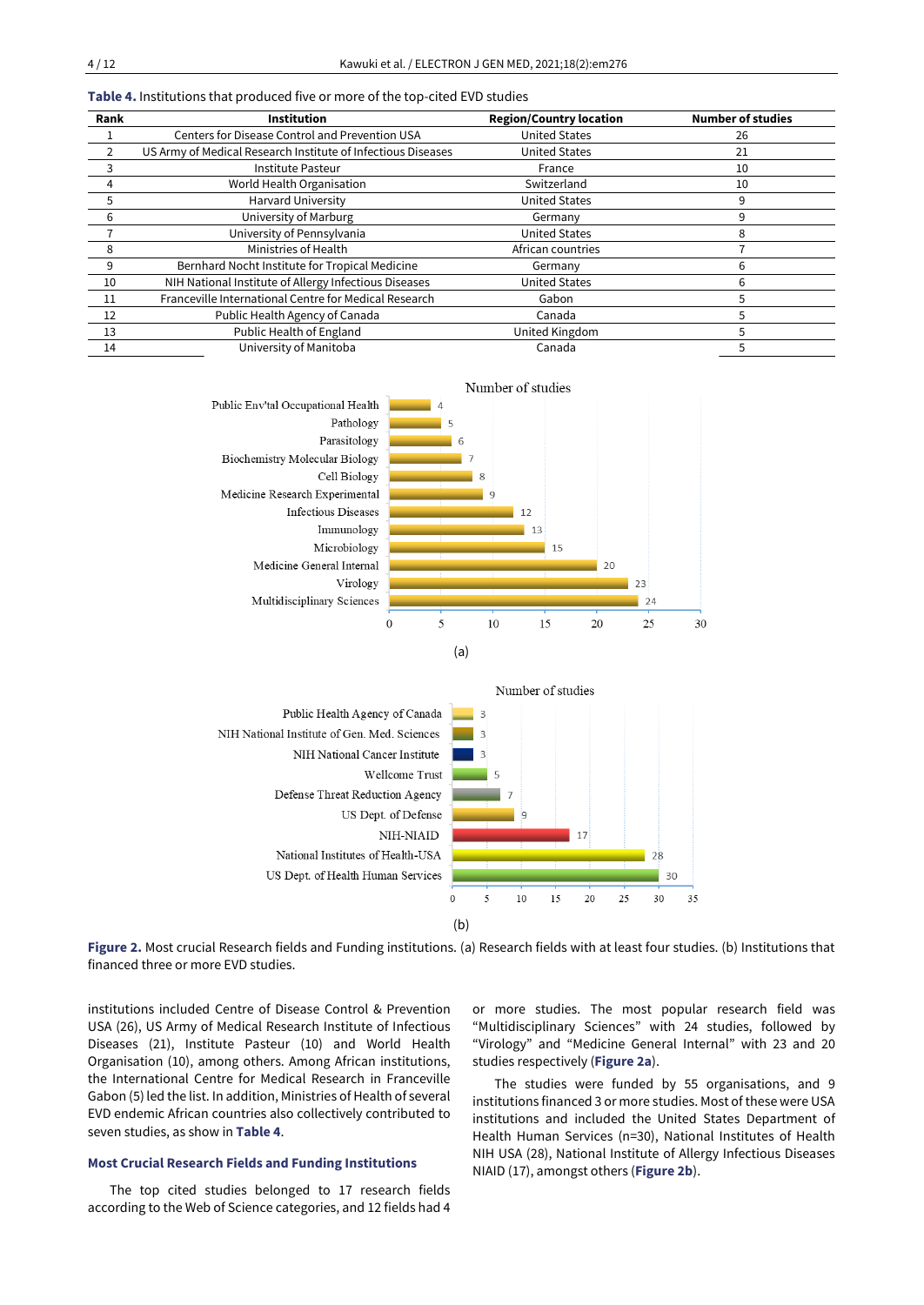

(b)

**Figure 3.** Analysis of Keywords. (a) Keywords plus with eight or more occurrence. (b) Overlay visualisation of keywords plus based on occurrence

#### **Analysis of Keywords**

The studies all together had 48 author keywords and 368 keywords plus. Ten keywords plus appeared more than 8 times, as shown in **Figure 3a**. Co-occurrence analysis showed "hemorrhagic fever" as the most co-occurred keyword plus with 24 occurrences, 21 links and 54 total link strength. This was followed by "infection", "Marburg virus" and "disease", among others (**Figure 3b**). Note that a minimum of 5 occurrences was set and 27 keywords plus met the threshold.

### **Possible Factors Influencing the Number of Citations**

The correlation was also calculated to evaluate the potential relationships between the number of citations and the number of authors, journals' productivity, and years since publication, and countries involved. Significant correlations were noted between the number of citations and the journal's *h*-index (r=0.86, P<0.0004), the impact factor (r=0.59, P=0.0446),

#### **Table 5.** Factors affecting the number of citations

| Factor                  | Spearman's r | P value  |
|-------------------------|--------------|----------|
| Journal h- index        | 0.86         | 0.0004   |
| Journal impact factor   | 0.59         | 0.0446   |
| Years since publication | 0.31         | 0.1139   |
| Number of countries     | 0.86         | < 0.0001 |
| Number of authors       | 0.03         | 0.7657   |

and the number of countries per study (0.86, P=<0.0001) (**Table 5**).

### **DISCUSSION**

The present study is the first bibliometric study summarising several features of the most influential studies on EVD. Understanding the characteristics of these studies may be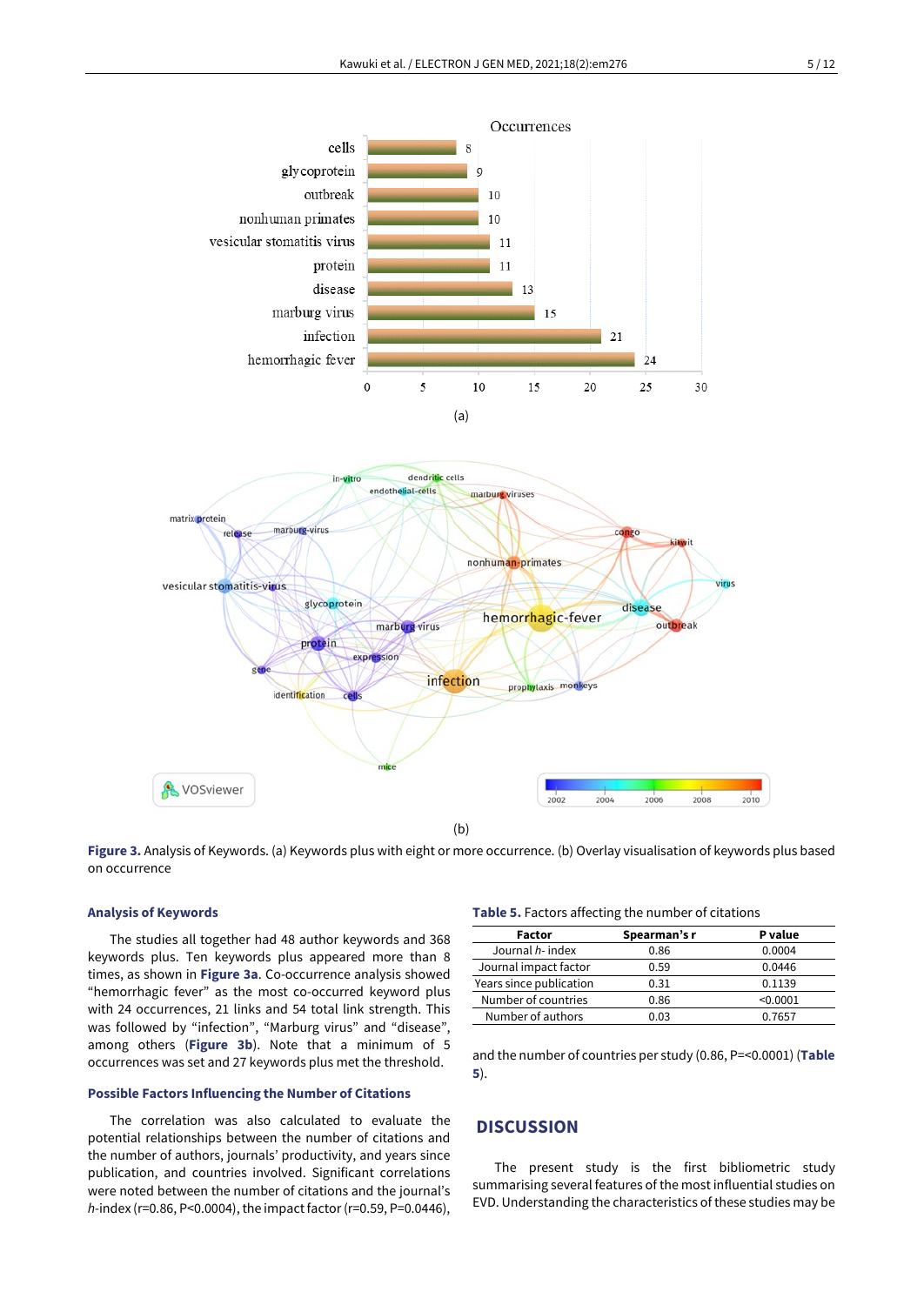valuable since these studies cover essential advancements in the EVD research field.

In this analysis, the 100 top-cited studies were conducted between 1977 and 2017, with citations ranging from 169 to 808. Compared to other health fields like cancer [22] and vaccines [17], the citations of EVD studies are less, possibly due to less novelty of this topic in the developed countries. The year of 1999 witnessed the most significant advancements in EVD research with 13 most cited studies. Most of these studies focused on identification and characterisation of the Ebola viruses [23,24], as well as treatment [25,26], prevention and control of Ebola outbreaks [27,28]. Although several recognisable studies have been done since the late 1970s, of which most of them provide recommendations on prevention and control of EVD, Africa in particular still faces recurrent outbreaks of EVD, with the most recent being the 2018-2020 Kivu outbreak. This raises an intriguing question on whether African countries learn from the past outbreaks and effectively implement these recommendations. Besides, Aylward *et al.* had the most cited study and the highest citations could be because it was the first study to account for and give a general insight into the 2014-2016 EVD epidemic in West Africa, which is the biggest EVD outbreak in history [10]. So most of the studies that proceeded cited Aylward's study as one of their references.

The study revealed that most of the top productive journals were virology/ infectious disease-specific journals which implies that the 100 top-cited EVD studies were mostly published in subject-specific journals rather than just high impact factor journals. However, it was noted that no single African journal published any of the top-cited EVD studies. Given the fact that citation score is the most used index for recognition of published studies, this reveals that despite EVD being endemic to Africa, most, if not all, of the top quality studies are published in foreign journals. Moreover, the accessibility to these journals by African scientists and community, in general, is questionable. This could suggest that the control and prevention recommendations made from these studies just remain on paper/online if not fully accessed by African communities.

The 100 most-cited studies were produced in collaborations among different authors, countries and institutions. The analysis revealed that most of the productive authors are Western or foreign scientists, mainly from the USA and Germany. This questions the active role of African scientists in the top recognised studies, especially in the field of infectious diseases, which is the most significant public health challenge of Africa. Moreover, the USA was the most productive country contributing to 63 studies, followed by Germany and Gabon. The dominancy of USA is also highlighted in other research fields [29]. Although several African countries including Guinea, South Africa and Gabon had a significant contribution, it was mainly in collaboration with other countries, with only two single-country studies from Africa. In one perspective, this would imply the role of collaborative efforts and partnerships in achieving research advancements in this field. However, African countries need to set up and strengthen their own research facilities to enable them to carry out independent and recognisable research.

In addition, these studies were mainly produced by US and European institutions, with only one African institution singly contributing to five studies. Although the role of international agencies like WHO and governments of the EVD affected countries, including their ministries of health cannot be underestimated, it is not exhaustively reflected in the top-cited EVD studies. Besides, the funding of these studies also mainly came from USA institutions, which included the US Department of Health Human Services and NIH-USA. Therefore, public institutions in Africa and governments, in general, should increase their involvement and funding of clinical research as well as the publication of findings. This would enable evidence-based policy and decision making, especially when it comes to managing and controlling infectious diseases.

The analysis of keywords showed that the studies covered various key aspects of EVD research, including laboratory studies of the virus, its origin, transmission, as well as infections and outbreaks. Hemorrhagic fever is also highlighted as the keyword with most co-occurrence among the EVD studies. This is due to the characteristic hemorrhagic manifestation of EVD [2,6], and so the term appears in most of the top-cited studies. However, studies examining the effect of EVD in particular groups of people like pregnant mothers and children were not reflected in keyword analysis nor in the research fields. This field should be thoroughly researched on to enable formulation of targeted interventions in future outbreaks.

Like other previous bibliometric analyses, our study also has some limitations [16,17]. First, citation analysis was based on one database, the Web of Science; thus, some essential papers indexed by other databases might have been missed [16,22]. The citation numbers therefor might be misleading [30], owing to self-citations, time of publications, among other factors. Thus, further studies are required using different databases to validate these findings. However, it should be noted that although citation analysis is a good measure of recognition, it is not the best index for evaluating quality or importance of scientific research [22]. Besides, since old studies have more citation than new ones, citation analysis tends to undervalue newly published studies, for example, the achievements in EVD vaccine development within the recent years are not captured in this analysis.

### **CONCLUSIONS**

The study has characterised, and provided insights into the historical advancements of EVD research reflected through the 100 top-cited studies. The study has highlighted the leading roles played by various stakeholders, as well as the collaborative efforts exhibited not only among authors but also among countries and institutions in addressing EVD. Besides, the study has revealed that Africa's role in EVD research is lacking. Thus there is a need for African countries to invest more in clinical research and to strengthen local publication databases and journals. This would facilitate dissemination as well as more access to the valuable information contained in such prestigious studies. Given the infectiousness and severity of EVD, it remains a significant research area calling for a collaborative response, especially in times of outbreaks.

**Author contributions:** All authors have sufficiently contributed to the study, and agreed with the results and conclusions.

**Funding:** No funding source is reported for this study.

**Declaration of interest:** No conflict of interest is declared by authors. **Availability of data and materials:** All the data supporting the results of this study are included in the article and the supplementary file. The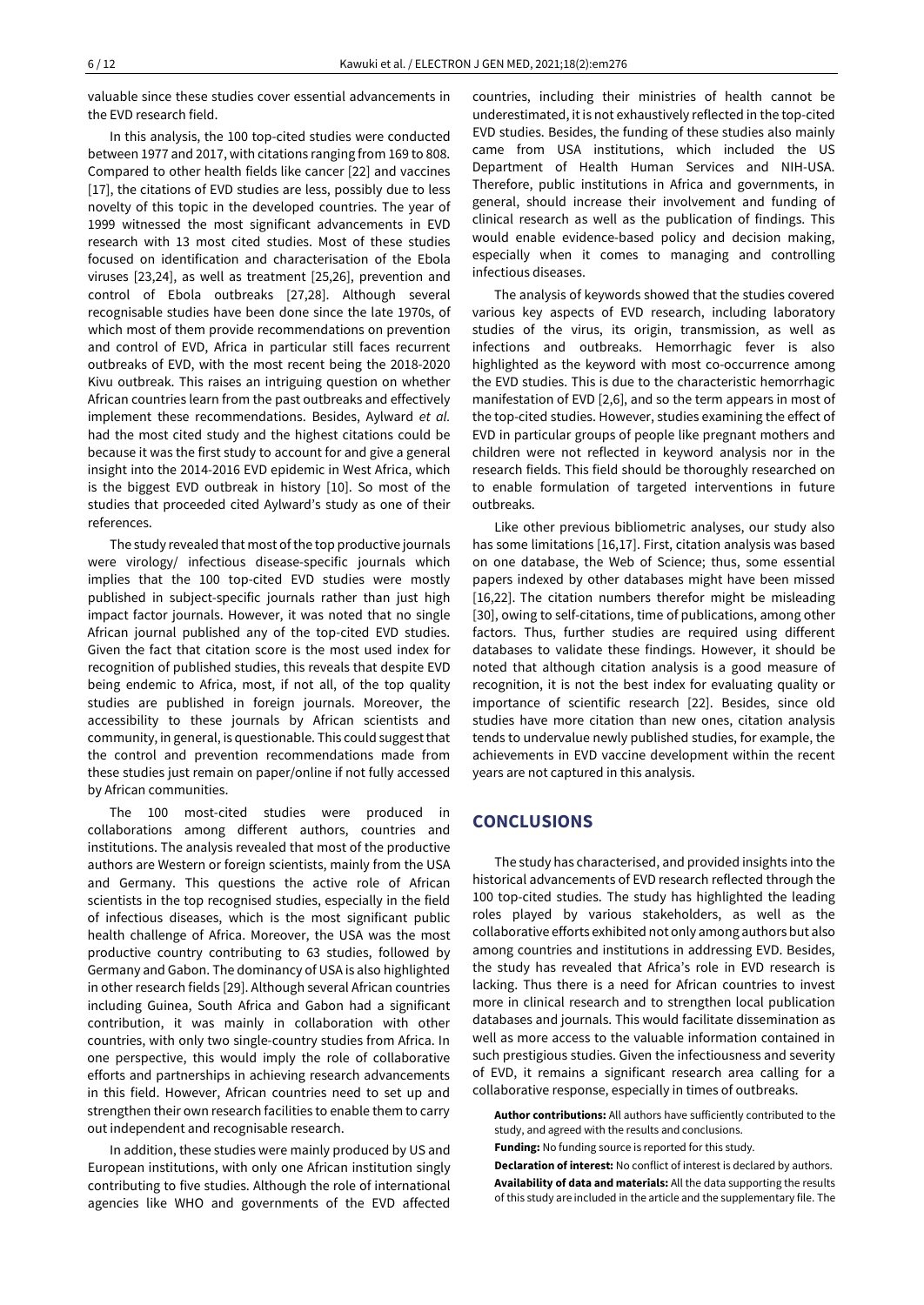raw data can also be directly obtained from the Web of Science Core Collection using the appropriate search query.

### **REFERENCES**

- 1. World Health Organisation. Ebola Virus Disease [Webpage]. WHO; 2019. Available at: [https://www.who.int/health](https://www.who.int/health-topics/ebola/#tab=tab_1)[topics/ebola/#tab=tab\\_1](https://www.who.int/health-topics/ebola/#tab=tab_1) (Accessed: 28 December 2019).
- 2. Malvy D, McElroy AK, de Clerck H, Günther S, van Griensven J. Ebola virus disease. The Lancet 2019;393(10174):936- 948. [https://doi.org/10.1016/s0140-6736\(18\)33132-5](https://doi.org/10.1016/s0140-6736(18)33132-5)
- 3. Aurelie KK, Guy MM, Bona NF, Charles KM, Mawupemor AP, Shixue L. A Historical Review of Ebola Outbreaks. In Advances in Ebola Control. 2017. IntechOpen. <https://doi.org/10.5772/intechopen.72660> PMid:30413503 PMCid:PMC6231580
- 4. World Health Organisation. Ebola in the Democratic Republic of the Congo-Health Emergency Update. [Webpage]. WHO; 2019. Available at: [https://www.who.int/](https://www.who.int/emergencies/diseases/ebola/drc-2019) [emergencies/diseases/ebola/drc-2019](https://www.who.int/emergencies/diseases/ebola/drc-2019) (Accessed: 29 December 2019).
- 5. Leroy EM, Kumulungui B, Pourrut X, Rouquet P, Hassanin A, Yaba P, et al. Fruit bats as reservoirs of Ebola virus. Nature. 2005;438:575-6. <https://doi.org/10.1038/438575a> PMid: 16319873
- 6. Muyembe-Tamfum JJ, Mulangu S, Masumu J, Kayembe JM, Kemp A, Paweska JT. Ebola virus outbreaks in Africa: past and present. Onderstepoort J Vet Res. 2012;79(2):a451. <https://doi.org/10.4102/ojvr.v79i2.451> PMid:23327370
- 7. World Health Organisation. WHO prequalifies Ebola vaccine, paving the way for its use in high-risk countries. [Webpage]. WHO; 2019. Available at: [https://www.who.int/news-room/detail/12-11-2019-who](https://www.who.int/news-room/detail/12-11-2019-who-prequalifies-ebola-vaccine-paving-the-way-for-its-use-in-high-risk-countries)[prequalifies-ebola-vaccine-paving-the-way-for-its-use-in](https://www.who.int/news-room/detail/12-11-2019-who-prequalifies-ebola-vaccine-paving-the-way-for-its-use-in-high-risk-countries)[high-risk-countries](https://www.who.int/news-room/detail/12-11-2019-who-prequalifies-ebola-vaccine-paving-the-way-for-its-use-in-high-risk-countries) (Accessed: 17 December 2019).
- 8. Henao-Restrepo AM, Longini IM, Egger M, Dean NE, Edmunds WJ, Camacho A, et al. Efficacy and effectiveness of an rVSV-vectored vaccine expressing Ebola surface glycoprotein: interim results from the Guinea ring vaccination cluster-randomised trial. The Lancet. 2015;386(9996):857-66. [https://doi.org/10.1016/s0140-](https://doi.org/10.1016/s0140-6736(15)61117-5) [6736\(15\)61117-5](https://doi.org/10.1016/s0140-6736(15)61117-5)
- 9. Quick J, Loman NJ, Duraffour S, Simpson JT, Severi E, Cowley L, et al. Real-time, portable genome sequencing for Ebola surveillance. Nature. 2016;530(7589):228-232. <https://doi.org/10.1038/nature16996> PMid:26840485 PMCid:PMC4817224
- 10. Aylward B, Barboza P, Bawo L, Bertherat E, Bilivogui P, Blake I, et al. Ebola virus disease in West Africa--the first 9 months of the epidemic and forward projections. New Engl J Med. 2014;371(16):1481-95. [https://doi.org/10.1056/](https://doi.org/10.1056/nejmoa1411100) [nejmoa1411100](https://doi.org/10.1056/nejmoa1411100) PMid:25244186 PMCid:PMC4235004
- 11. Feldmann H, Geisbert TW. Ebola haemorrhagic fever. The Lancet 2011;377(9768):849-62. [https://doi.org/10.1016/](https://doi.org/10.1016/s0140-6736(10)60667-8) [s0140-6736\(10\)60667-8](https://doi.org/10.1016/s0140-6736(10)60667-8)
- 12. Kawuki J, Yu X, Musa TH. Bibliometric Analysis of Ebola Research Indexed in Web of Science and Scopus (2010- 2020). Biomed Res Int. 2020: Article ID 5476567. <https://doi.org/10.1155/2020/5476567> PMid:32964036 PMCid:PMC7486633
- 13. Kolkailah AA, Fugar S, Vondee N, Hirji SA, Okoh AK, Ayoub A, et al. Bibliometric analysis of the top 100 most cited articles in the first 50 years of heart transplantation. Am J Cardiol. 2019;123(1):175-86. [https://doi.org/10.1016/](https://doi.org/10.1016/j.amjcard.2018.09.010) [j.amjcard.2018.09.010](https://doi.org/10.1016/j.amjcard.2018.09.010) PMid:30385032
- 14. Du L, Luo S, Liu G, Wang H, Zheng L, Zhang Y. The 100 Top-Cited Studies About Pain and Depression. Front Psychol. 2019;10:3072. <https://doi.org/10.3389/fpsyg.2019.03072> PMid:32116876 PMCid:PMC7026489
- 15. Yuan F, Cai J, Liu B, Tang X. Bibliometric Analysis of 100 Top-Cited Articles in Gastric Disease. Biomed Res Int. 2020: Article ID 2672373. <https://doi.org/10.1155/2020/2672373> PMid:32509853 PMCid:PMC7245662
- 16. Berlinberg A, Bilal J, Riaz IB, Kurtzman DJB. The 100 topcited publications in psoriatic arthritis: a bibliometric analysis. Int J Dermatol. 2018;58(9):1023-1034. <https://doi.org/10.1111/ijd.14261> PMid:30315571
- 17. Zhang Y, Quan L, Xiao B, Du L. The 100 top-cited studies on vaccine: a bibliometric analysis. Hum Vaccin Immunother. 2019;15(12):3024-31. [https://doi.org/10.1080/21645515.](https://doi.org/10.1080/21645515.2019.1614398) [2019.1614398](https://doi.org/10.1080/21645515.2019.1614398) PMid:31112440 PMCid:PMC6930089
- 18. Thomson Reuters. "2019 Journal Citation Reports," Available at: [http://www.isiknowledge.com](http://www.isiknowledge.com/) (Accessed: 2 October 2020).
- 19. Garfield E, Paris S, Stock WG. HistCiteTM: A software tool for informetric analysis of citation linkage. Inf – Wiss Und Prax. 2006;57(8):391.
- 20. Aria M, Cuccurullo C. bibliometrix: An R-tool for comprehensive science mapping analysis. J Informetr. 2017;11(4):959-75. <https://doi.org/10.1016/j.joi.2017.08.007>
- 21. Van Eck N, Waltman L. Software survey: VOSviewer, a computer program for bibliometric mapping. scientometrics. 2010;84(2):523-38. [https://doi.org/10.1007](https://doi.org/10.1007/s11192-009-0146-3) [/s11192-009-0146-3](https://doi.org/10.1007/s11192-009-0146-3) PMid:20585380 PMCid:PMC2883932
- 22. Zhang Y, Quan L, Du L. The 100 top-cited studies in cancer immunotherapy. Artif Cells Nanomed Biotechnol. 2019;47(1):2282-92. [https://doi.org/10.1080/21691401.](https://doi.org/10.1080/21691401.2019.1623234) [2019.1623234](https://doi.org/10.1080/21691401.2019.1623234) PMid:31169039
- 23. Mühlberger E, Weik M, Volchkov VE, Klenk HD, Becker S. Comparison of the transcription and replication strategies of Marburg virus and Ebola virus by using artificial replication systems. J. Virol. 1999;73(3):2333-42. <https://doi.org/10.1128/jvi.73.3.2333-2342.1999> PMid:9971816 PMCid:PMC104478
- 24. Connolly BM, Steele KE, Davis KJ, Geisbert TW, Kell WM, Jaax NK, et al. Pathogenesis of experimental Ebola virus infection in guinea pigs. J. Infect. Dis. 1999;179(Supplement\_1):S203-17. <https://doi.org/10.1086/514305> PMid:9988186
- 25. Mupapa K, Massamba M, Kibadi K, Kuvula K, Bwaka A, Kipasa M, et al. Treatment of Ebola hemorrhagic fever with blood transfusions from convalescent patients. J. Infect. Dis. 1999;179(Supplement\_1):S18-23. [https://doi.org/](https://doi.org/10.1086/514298) [10.1086/514298](https://doi.org/10.1086/514298) PMid:9988160
- 26. Rowe AK, Bertolli J, Khan AS, Mukunu R, Muyembe-Tamfum JJ, Bressler D, et al. Clinical, virologic, and immunologic follow-up of convalescent Ebola hemorrhagic fever patients and their household contacts, Kikwit, Democratic Republic of the Congo. J. Infect. Dis. 1999;179(Supplement\_1):S28-35.

<https://doi.org/10.1086/514318> PMid:9988162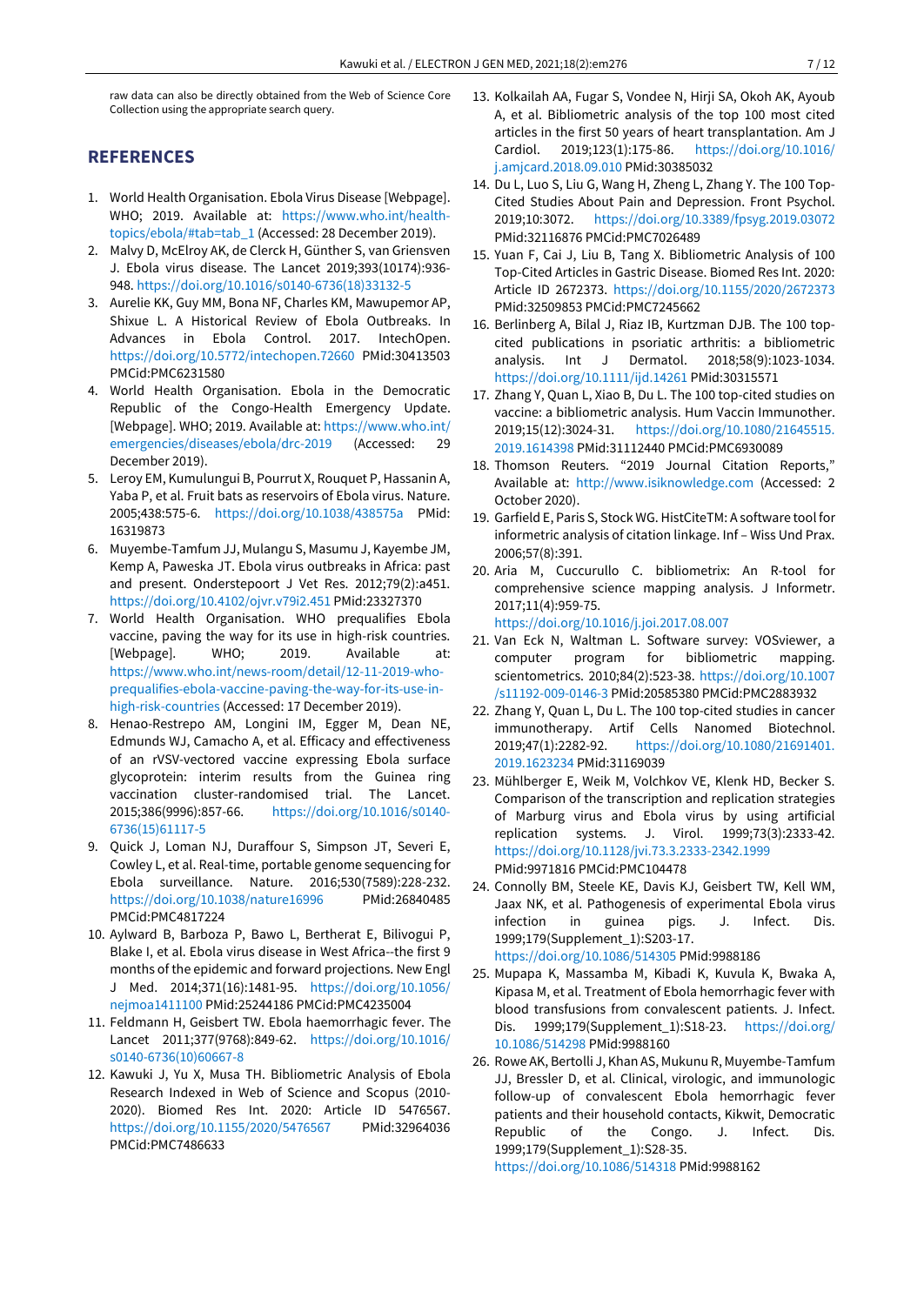- 27. Khan AS, Tshioko FK, Heymann DL, Le Guenno B, Nabeth P, Kerstiëns B, et al. The reemergence of Ebola hemorrhagic fever, Democratic Republic of the Congo, 1995. J. Infect. Dis. 1999;179(Supplement\_1):S76-86. [https://doi.org/](https://doi.org/10.1086/514306) [10.1086/514306](https://doi.org/10.1086/514306) PMid:9988168
- 28. Rodriguez LL, De Roo A, Guimard Y, Trappier SG, Sanchez A, Bressler D, et al. Persistence and genetic stability of Ebola virus during the outbreak in Kikwit, Democratic Republic of the Congo, 1995. J. Infect. Dis. 1999;179(Supplement\_1):S170-6. <https://doi.org/10.1086/514291> PMid:9988181
- 29. Tao T, Zhao X, Lou J, Bo L, Wang F, Li J, Deng X. The top cited clinical research articles on sepsis: a bibliometric analysis. Critical Care. 2012 Jun;16(3):R110. [https://doi.org/10.1186/](https://doi.org/10.1186/cc11401) [cc11401](https://doi.org/10.1186/cc11401) PMid:22731930 PMCid: PMC3580668
- 30. Lu C, Bing Z, Bi Z, Liu M, Lu T, Xun Y, et al. Top-100 Most Cited Publications Concerning Network Pharmacology: A Bibliometric Analysis. Evid.-Based Complementary Altern. Med. 2019: Article ID 1704816. [https://doi.org/10.1155/](https://doi.org/10.1155/2019/1704816) [2019/1704816](https://doi.org/10.1155/2019/1704816) PMid:31467569 PMCid:PMC6701366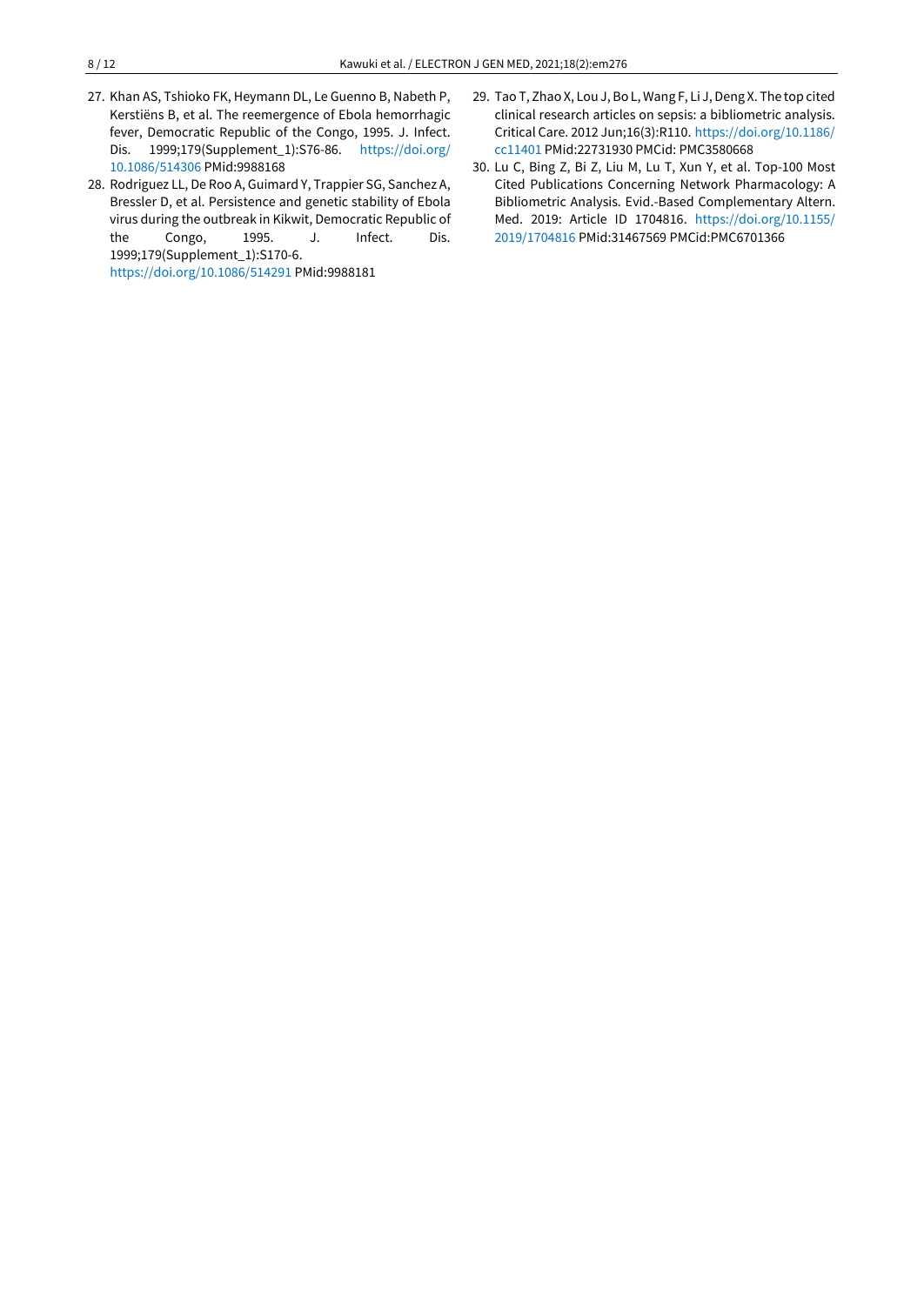## **APPENDIX 1**

### **The 100 Top-cited Studies in EVD Research**

| Rank           | <b>Title and Journal</b>                                                                                                                                                                                                                                   | First<br>Author          | <b>Publication Number of</b><br>year | Authors        | Total<br><b>Citations</b> |
|----------------|------------------------------------------------------------------------------------------------------------------------------------------------------------------------------------------------------------------------------------------------------------|--------------------------|--------------------------------------|----------------|---------------------------|
|                | Ebola Virus Disease in West Africa - The First 9 Months of the Epidemic and Forward                                                                                                                                                                        |                          |                                      |                |                           |
| $\mathbf{1}$   | Projections<br>N ENGL J MED                                                                                                                                                                                                                                | Aylward B                | 2014                                 | 61             | 808                       |
| $\overline{2}$ | Emergence of Zaire Ebola Virus Disease in Guinea<br>N ENGL J MED                                                                                                                                                                                           | Baize S                  | 2014                                 | 31             | 728                       |
| 3              | Ebola haemorrhagic fever<br>LANCET                                                                                                                                                                                                                         | Feldmann H               | 2011                                 | $\overline{2}$ | 672                       |
| 4              | Genomic surveillance elucidates Ebola virus origin and transmission during the 2014<br>outbreak<br><b>SCIENCE</b>                                                                                                                                          | Gire SK                  | 2014                                 | 58             | 610                       |
| 5              | Ebola virus entry requires the cholesterol transporter Niemann-Pick C1<br><b>NATURE</b>                                                                                                                                                                    | Carette JE               | 2011                                 | 15             | 600                       |
| 6              | HIV-I and Ebola virus encode small peptide motifs that recruit Tsg101 to sites of particle<br>assembly to facilitate egress<br><b>NATURE MEDICINE</b>                                                                                                      | Martin-<br>Serrano J     | 2001                                 | 3              | 533                       |
| $\overline{7}$ | Reversion of advanced Ebola virus disease in nonhuman primates with ZMapp<br><b>NATURE</b>                                                                                                                                                                 | Qiu XG                   | 2014                                 | 26             | 533                       |
| 8              | Endosomal proteolysis of the Ebola virus glycoprotein is necessary for infection<br><b>SCIENCE</b>                                                                                                                                                         | Chandran K               | 2005                                 | 5              | 515                       |
| 9              | Development of a preventive vaccine for Ebola virus infection in primates<br><b>NATURE</b>                                                                                                                                                                 | Sullivan NJ              | 2000                                 | 5              | 488                       |
| 10             | Ebola Hemorrhagic-Fever in Zaire, 1976 - Report of an International-Commission<br>BULL. WORLD HEALTH ORGAN                                                                                                                                                 | Burke J                  | 1978                                 | 47             | 443                       |
| 11             | Efficacy and effectiveness of an rVSV-vectored vaccine expressing Ebola surface<br>glycoprotein: interim results from the Guinea ring vaccination cluster-randomised trial<br><b>LANCET</b>                                                                | Henao-<br>Restrepo<br>AM | 2015                                 | 28             | 418                       |
| 12             | C-type lectins DC-SIGN and L-SIGN mediate cellular entry by Ebola virus in cis and trans<br>J. VIROL.                                                                                                                                                      | Alvarez CP               | 2002                                 | 6              | 417                       |
| 13             | Structure of the Ebola virus glycoprotein bound to an antibody from a human survivor<br>NATURE.                                                                                                                                                            | Lee JE                   | 2008                                 | 6              | 410                       |
| 14             | The virion glycoproteins of Ebola viruses are encoded in two reading frames and are<br>expressed through transcriptional editing<br>P NATL ACAD SCI USA                                                                                                    | Sanchez A                | 1996                                 | 5              | 396                       |
| 15             | Rapid detection and quantification of RNA of Ebola and Marburg viruses, Lassa virus,<br>Crimean-Congo hemorrhagic fever virus, Rift Valley fever virus, Dengue virus, and Yellow<br>fever virus by real-time reverse transcription-PCR<br>J CLIN MICROBIOL | Drosten C                | 2002                                 | 7              | 388                       |
| 16             | Live attenuated recombinant vaccine protects nonhuman primates against Ebola and<br>Marburg viruses<br><b>NATURE MEDICINE</b>                                                                                                                              | Jones SM                 | 2005                                 | 14             | 388                       |
| 17             | A system for functional analysis of Ebola virus glycoprotein<br>P NATL ACAD SCI USA                                                                                                                                                                        | Takada A                 | 1997                                 | 7              | 384                       |
| 18             | Real-time, portable genome sequencing for Ebola surveillance<br>NATURE                                                                                                                                                                                     | Quick J                  | 2016                                 | 102            | 381                       |
| 19             | Defective humoral responses and extensive intravascular apoptosis are associated with<br>fatal outcome in Ebola virus-infected patients<br>NATURE MEDICINE                                                                                                 | <b>Baize S</b>           | 1999                                 | 10             | 374                       |
| 20             | Multiple Ebola virus transmission events and rapid decline of central African wildlife<br><b>SCIENCE</b>                                                                                                                                                   | Leroy EM                 | 2004                                 | 12             | 374                       |
| 21             | Pathogenesis of Ebola hemorrhagic fever in cynomolgus macaques - Evidence that<br>dendritic cells are early and sustained targets of infection<br>AM. J. PATHOL                                                                                            | Geisbert TW              | 2003                                 | 10             | 373                       |
| 22             | Small molecule inhibitors reveal Niemann-Pick C1 is essential for Ebola virus infection<br>NATURE                                                                                                                                                          | Cote M                   | 2011                                 | 11             | 362                       |
| 23             | Accelerated vaccination for Ebola virus haemorrhagic fever in non-human primates<br>NATURE                                                                                                                                                                 | Sullivan NJ              | 2003                                 | 9              | 343                       |
| 24             | The Ebola virus VP35 protein functions as a type IIFN antagonist<br>P NATL ACAD SCI USA                                                                                                                                                                    | <b>Basler CF</b>         | 2000                                 | 8              | 338                       |
| 25             | Lipid raft microdomains: A gateway for compartmentalized trafficking of Ebola and<br>Marburg viruses<br>J. EXP. MED.                                                                                                                                       | Bavari S                 | 2002                                 | 10             | 329                       |
| 26             | Crystal structure of the Ebola virus membrane fusion subunit, GP2, from the envelope<br>glycoprotein ectodomain<br>MOLECULAR CELL                                                                                                                          | Weissenhor<br>n W        | 1998                                 | 5              | 327                       |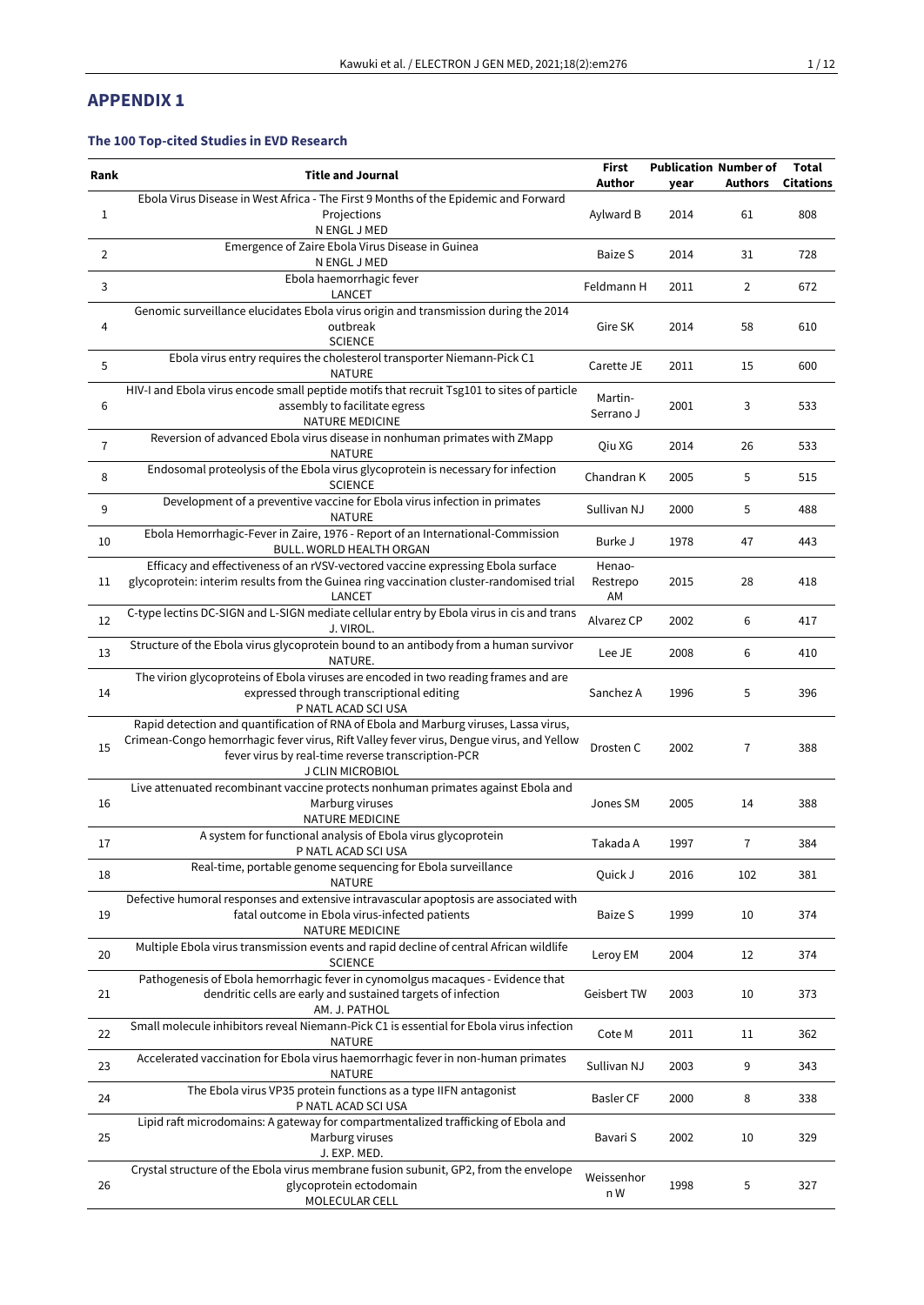| Rank | <b>Title and Journal</b>                                                                                                                                                                                          | First<br><b>Author</b>   | <b>Publication Number of</b><br>year | <b>Authors</b> | <b>Total</b><br><b>Citations</b> |
|------|-------------------------------------------------------------------------------------------------------------------------------------------------------------------------------------------------------------------|--------------------------|--------------------------------------|----------------|----------------------------------|
| 27   | Processing of the Ebola virus glycoprotein by the proprotein convertase furin<br>P NATL ACAD SCI USA                                                                                                              | Volchkov VE              | 1998                                 | 4              | 324                              |
| 28   | Rapid diagnosis of Ebola hemorrhagic fever by reverse transcription-PCR in an outbreak<br>setting and assessment of patient viral load as a predictor of outcome<br>J. VIROL.                                     | Towner JS                | 2004                                 | 13             | 323                              |
| 29   | Epitopes involved in antibody-mediated protection from Ebola virus<br><b>SCIENCE</b>                                                                                                                              | Wilson JA                | 2000                                 | 7              | 321                              |
| 30   | A PPxY motif within the VP40 protein of Ebola virus interacts physically and functionally<br>with a ubiquitin ligase: Implications for filovirus budding<br>P NATL ACAD SCI USA                                   | Harty RN,                | 2000                                 | 5              | 319                              |
| 31   | The Ebola virus VP35 protein inhibits activation of interferon regulatory factor 3<br>J. VIROL.                                                                                                                   | <b>Basler CF</b>         | 2003                                 | 9              | 319                              |
| 32   | Clinical Illness and Outcomes in Patients with Ebola in Sierra Leone<br>N ENGL J MED                                                                                                                              | Schieffelin<br>JS        | 2014                                 | 47             | 318                              |
| 33   | Newly Discovered Ebola Virus Associated with Hemorrhagic Fever Outbreak in Uganda<br><b>PLOS PATHOGENS</b>                                                                                                        | Towner JS,               | 2008                                 | 18             | 314                              |
| 34   | Postexposure protection of non-human primates against a lethal Ebola virus challenge<br>with RNA interference: a proof-of-concept study<br>LANCET                                                                 | Geisbert TW              | 2010                                 | 12             | 310                              |
| 35   | Comparison of the transcription and replication strategies of Marburg virus and Ebola<br>virus by using<br>artificial replication systems<br>J. VIROL.                                                            | Muhlberger<br>E          | 1999                                 | 5              | 296                              |
| 36   | Identification of the Ebola virus glycoprotein as the main viral determinant of vascular<br>cell cytotoxicity and injury<br><b>NATURE MEDICINE</b>                                                                | Yang ZY                  | 2000                                 | 6              | 285                              |
| 37   | Role of endosomal cathepsins in entry mediated by the Ebola virus glycoprotein<br>J. VIROL.                                                                                                                       | Schornberg<br>Κ          | 2006                                 | 6              | 282                              |
| 38   | Ebola virus VP35 protein binds double-stranded RNA and inhibits alpha/beta interferon<br>production induced by RIG-I signaling<br>J. VIROL.                                                                       | Cardenas<br>WB           | 2006                                 | 8              | 281                              |
| 39   | Ebola virus VP24 binds karyopherin alpha 1 and blocks STAT1 nuclear accumulation<br>J. VIROL.                                                                                                                     | Reid SP                  | 2006                                 | 9              | 277                              |
| 40   | Ebola Hemorrhagic-Fever In Sudan, 1976 - Report of a WHO International Study Team<br>BULL. WORLD HEALTH ORGAN                                                                                                     | Deng IM                  | 1978                                 | 26             | 273                              |
| 41   | GP mRNA of Ebola virus is edited by the Ebola virus polymerase and by T7 and vaccinia<br>virus polymerases<br><b>VIROLOGY</b>                                                                                     | Volchkov VE              | 1995                                 | 7              | 268                              |
| 42   | Preliminary-Report - Isolation of Ebola Virus from monkeys imported to USA<br>LANCET                                                                                                                              | Jahrling Pb              | 1990                                 | $\overline{7}$ | 265                              |
| 43   | Characterization of Ebola virus entry by using pseudotyped viruses: Identification of<br>receptor-deficient cell lines<br>J. VIROL.                                                                               | Wool-Lewis<br>Rj         | 1998                                 | 2              | 264                              |
| 44   | Human asymptomatic Ebola infection and strong inflammatory response<br>LANCET                                                                                                                                     | Leroy EM                 | 2000                                 | 10             | 264                              |
| 45   | Ebola hemorrhagic fever in Kikwit, Democratic Republic of the Congo: Clinical<br>observations in 103 patients<br>J. INFECT. DIS                                                                                   | Bwaka MA                 | 1999                                 | 18             | 257                              |
| 46   | Efficacy and effectiveness of an rVSV-vectored vaccine in preventing Ebola virus disease:<br>final results from the Guinea ring vaccination, open-label, cluster-randomised trial<br>(Ebola Ca Suffit!)<br>LANCET | Henao-<br>Restrepo<br>Am | 2017                                 | 32             | 253                              |
| 47   | Tetherin-mediated restriction of filovirus budding is antagonized by the Ebola<br>glycoprotein<br>P NATL ACAD SCI USA                                                                                             | Kaletsky RL              | 2009                                 | 4              | 252                              |
| 48   | Human Ebola Outbreak Resulting from Direct Exposure to Fruit Bats in Luebo,<br>Democratic Republic of Congo, 2007<br>VECTOR BORNE ZOONOT.                                                                         | Leroy EM                 | 2009                                 | 7              | 252                              |
| 49   | The reemergence of Ebola hemorrhagic fever, Democratic Republic of the Congo, 1995<br>J. INFECT. DIS                                                                                                              | Khan AS                  | 1999                                 | 19             | 251                              |
| 50   | Treatment of Ebola virus infection with a recombinant inhibitor of factor Vila/tissue<br>factor: a study in rhesus monkeys<br>LANCET                                                                              | Geisbert TW              | 2003                                 | 10             | 249                              |
| 51   | Impairment of dendritic cells and adaptive immunity by Ebola and lassa viruses<br>JIMMUNOL.                                                                                                                       | Mahanty S                | 2003                                 | 6              | 247                              |
| 52   | Treatment of Ebola hemorrhagic fever with blood transfusions from convalescent<br>patients<br>J. INFECT. DIS                                                                                                      | Mupapa K                 | 1999                                 | 8              | 242                              |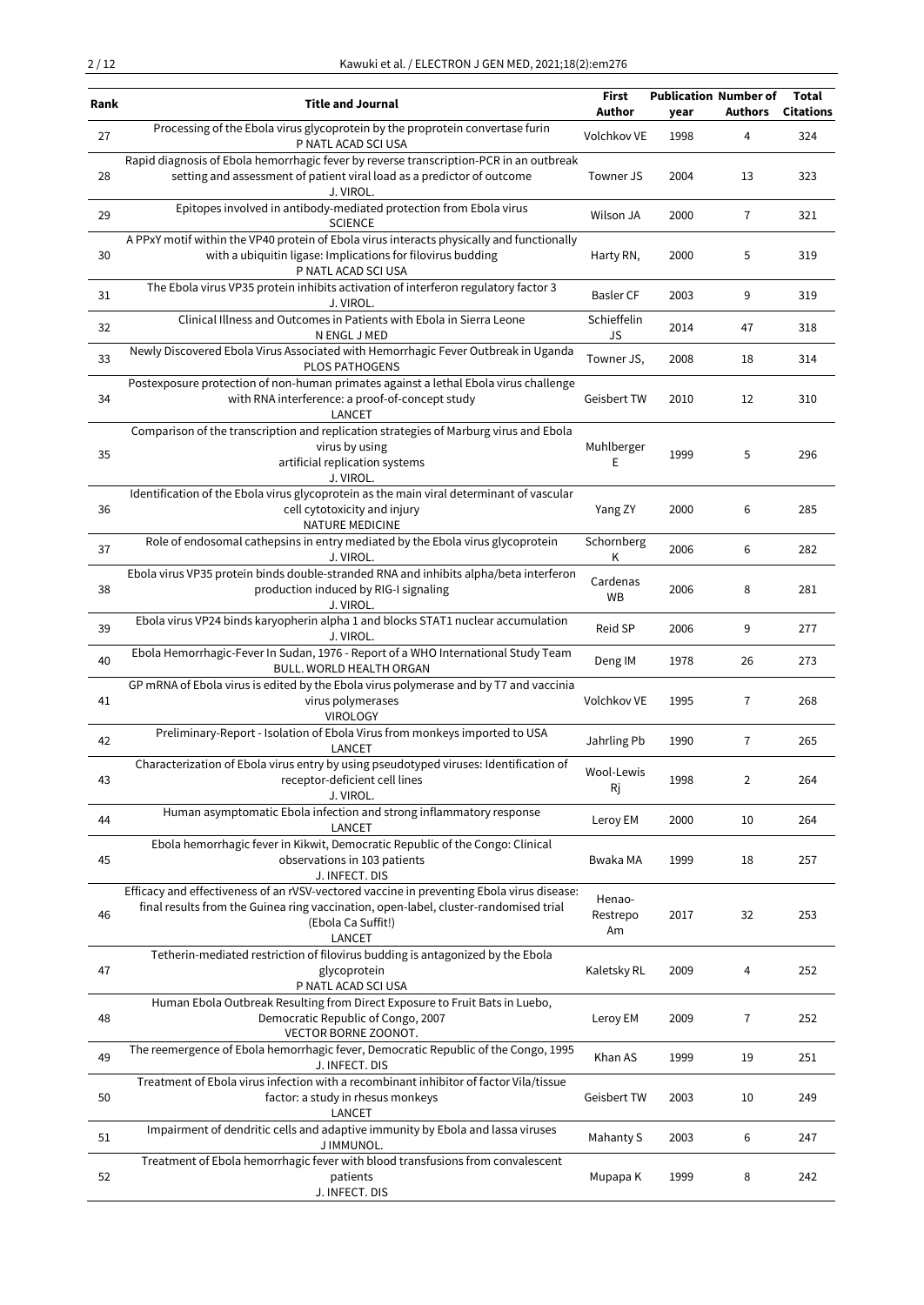| Rank | <b>Title and Journal</b>                                                                                                                                                                                         | First               | <b>Publication Number of</b> |                | Total            |
|------|------------------------------------------------------------------------------------------------------------------------------------------------------------------------------------------------------------------|---------------------|------------------------------|----------------|------------------|
|      |                                                                                                                                                                                                                  | Author              | year                         | Authors        | <b>Citations</b> |
| 53   | Sequence-Analysis of The Ebola Virus Genome - Organization, Genetic Elements, And<br>Comparison with The Genome of Marburg Virus<br><b>VIRUS RESEARCH</b>                                                        | Sanchez A           | 1993                         | 4              | 238              |
| 54   | Cellular Entry of Ebola Virus Involves Uptake by a Macropinocytosis-Like Mechanism and<br>Subsequent Trafficking through Early and Late Endosomes<br><b>PLOS PATHOGENS</b>                                       | Saeed MF            | 2010                         | 4              | 238              |
| 55   | DC-SIGN and DC-SIGNR bind Ebola glycoproteins and enhance infection of macrophages<br>and endothelial cells<br><b>VIROLOGY</b>                                                                                   | Simmons G           | 2003                         | 13             | 237              |
| 56   | Clinical virology of Ebola hemorrhagic fever (EHF): Virus, virus antigen, and IgG and IgM<br>antibody findings among EHF patients in Kikwit, Democratic Republic of the Congo, 1995 Ksiazek TG<br>J. INFECT. DIS |                     | 1999                         | 13             | 236              |
| 57   | Isolation And Partial Characterization of a New Strain of Ebola Virus<br>LANCET                                                                                                                                  | Leguenno B          | 1995                         | 6              | 235              |
| 58   | Clinical Presentation of Patients with Ebola Virus Disease in Conakry, Guinea<br>N ENGL J MED                                                                                                                    | Bah EI              | 2015                         | 28             | 235              |
| 59   | Ebola virus VP40 drives the formation of virus-like filamentous particles along with GP<br>J. VIROL.                                                                                                             | Noda T              | 2002                         | 6              | 227              |
| 60   | The Ebola virus VP35 protein is a suppressor of RNA silencing<br><b>PLOS PATHOGENS</b>                                                                                                                           | Haasnoot J          | 2007                         | 6              | 226              |
| 61   | Clinical, virologic, and immunologic follow-up of convalescent Ebola hemorrhagic fever<br>patients and their household contacts, Kikwit, Democratic Republic of the Congo<br>J. INFECT. DIS                      | Rowe AK             | 1999                         | 13             | 223              |
| 62   | Case of Ebola Virus-Infection<br><b>BRIT MED J</b>                                                                                                                                                               | <b>Emond Rtd</b>    | 1977                         | 4              | 220              |
| 63   | Ebola Virus-Disease in Southern Sudan - Hospital Dissemination and Intrafamilial Spread<br>BULL. WORLD HEALTH ORGAN                                                                                              | Baron Rc            | 1983                         | 3              | 219              |
| 64   | Delayed treatment of Ebola virus infection with plant-derived monoclonal antibodies<br>provides protection in rhesus macaques<br>P NATL ACAD SCI USA                                                             | Olinger GG          | 2012                         | 17             | 218              |
| 65   | Pathogenesis of Ebola hemorrhagic fever in primate models - Evidence that hemorrhage<br>is not a direct effect of virus-induced cytolysis of endothelial cells<br>AM. J. PATHOL                                  | Geisbert TW         | 2003                         | 7              | 217              |
| 66   | Inflammatory responses in Ebola virus-infected patients<br>CLIN. EXP. IMMUNOL.                                                                                                                                   | <b>Baize S</b>      | 2002                         | 8              | 216              |
| 67   | The basic reproductive number of Ebola and the effects of public health measures: the<br>cases of Congo and Uganda<br>J. THEOR. BIOL                                                                             | Chowell G           | 2004                         | 5              | 216              |
| 68   | Persistence of Ebola Virus in Ocular Fluid during Convalescence<br>N ENGL J MED                                                                                                                                  | Varkey JB           | 2015                         | 14             | 216              |
| 69   | Lethal Experimental Infections Of Rhesus-Monkeys by Aerosolized Ebola-Virus<br>INT J EXP PATHOL                                                                                                                  | Johnson E           | 1995                         | 4              | 212              |
| 70   | Clinical Care of Two Patients with Ebola Virus Disease in the United States<br>N ENGL J MED                                                                                                                      | Lyon GM             | 2014                         | 12             | 212              |
| 71   | Experimental inoculation of plants and animals with Ebola virus<br><b>EMERG INFECT DIS</b>                                                                                                                       | Swanepoel<br>R      | 1996                         | 9              | 211              |
| 72   | Apoptosis induced in vitro and in vivo during infection by Ebola and Marburg viruses<br>LAB. INVESTIG                                                                                                            | Geisbert TW         | 2000                         | 6              | 207              |
| 73   | Markedly elevated levels of interferon (IFN)-gamma, IFN-alpha, interleukin (IL)-2, IL-10,<br>and tumor necrosis factor-alpha associated with fatal Ebola virus infection<br>J. INFECT. DIS                       | Villinger F         | 1999                         | 10             | 206              |
| 74   | Distinct cellular interactions of secreted and transmembrane Ebola virus glycoproteins<br><b>SCIENCE</b>                                                                                                         | Yang ZY             | 1998                         | $\overline{7}$ | 205              |
| 75   | Pathogenesis of experimental Ebola virus infection in guinea pigs<br>J. INFECT. DIS                                                                                                                              | Connolly<br>BM      | 1999                         | 7              | 205              |
| 76   | Core structure of the envelope glycoprotein GP2 from Ebola virus at 1.9-angstrom<br>resolution<br>P NATL ACAD SCI USA                                                                                            | Malashkevic<br>h VN | 1999                         | 6              | 205              |
| 77   | Recovery of infectious Ebola virus from complementary DNA: RNA editing of the GP gene<br>and viral cytotoxicity<br>SCIENCE.                                                                                      | Volchkov VE         | 2001                         | 7              | 205              |
| 78   | Persistence and genetic stability of Ebola virus during the outbreak in Kikwit,<br>Democratic Republic of the Congo, 1995<br>J. INFECT. DIS                                                                      | Rodriguez<br>LL     | 1999                         | 13             | 203              |
| 79   | Successful treatment of advanced Ebola virus infection with T-705 (favipiravir) in a small<br>animal model<br>ANTIVIRAL RESEARCH                                                                                 | Oestereich<br>L     | 2014                         | 6              | 203              |